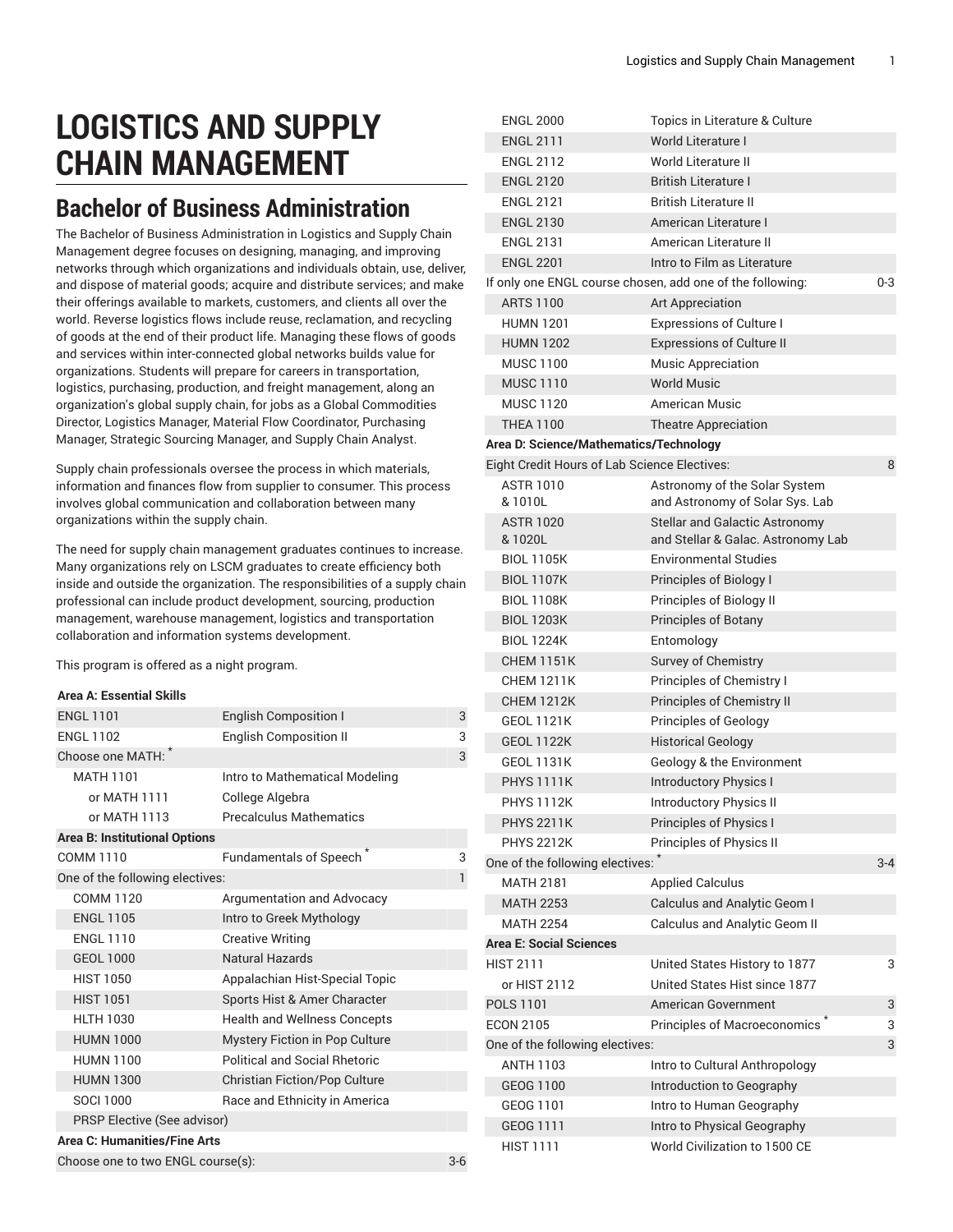| <b>HIST 1112</b>                                 | World Civilization since 1500                       |   |
|--------------------------------------------------|-----------------------------------------------------|---|
| <b>HIST 2111</b>                                 | United States History to 1877                       |   |
| <b>HIST 2112</b>                                 | United States Hist since 1877                       |   |
| <b>PHIL 1103</b>                                 | Intro to World Religions                            |   |
| <b>PHIL 2010</b>                                 | Intro to Philosophical Issues                       |   |
| <b>PHIL 2020</b>                                 | Logic and Critical Thinking                         |   |
| <b>POLS 2101</b>                                 | Intro to Political Science                          |   |
| <b>POLS 2201</b>                                 | <b>State and Local Government</b>                   |   |
| <b>POLS 2301</b>                                 | <b>Comparative Politics</b>                         |   |
| <b>POLS 2401</b>                                 | <b>International Relations</b>                      |   |
| <b>PSYC 1101</b>                                 | Introduction to Psychology                          |   |
| <b>PSYC 2101</b>                                 | Psychology of Adjustment                            |   |
| <b>PSYC 2103</b>                                 | Human Development                                   |   |
| SOCI 1101                                        | Introduction to Sociology                           |   |
| <b>SOCI 1160</b>                                 | <b>Social Problems</b>                              |   |
| Area F. Major Related <sup>*</sup>               |                                                     |   |
| (2.25 GPA required.)                             |                                                     |   |
| <b>ACCT 2101</b>                                 | Principles of Accounting I                          | 3 |
| <b>ACCT 2102</b>                                 | Principles of Accounting II                         | 3 |
| <b>BUSA 2106</b>                                 | The Environment of Business                         | 3 |
| <b>BUSA 2201</b>                                 | <b>Fundamentals of Computer Appli</b>               | 3 |
| <b>BUSA 2850</b>                                 | <b>Business Statistics</b>                          | 3 |
| <b>ECON 2106</b>                                 | <b>Principles of Microeconomics</b>                 | 3 |
| <b>Business Core*</b>                            |                                                     |   |
| <b>BUSA 3055</b>                                 | Quantitative Analysis Bus Prob                      | 3 |
| <b>BUSA 3060</b>                                 | <b>Business Law</b>                                 | 3 |
| <b>BUSA 3070</b>                                 | <b>Business Ethics</b>                              | 3 |
| <b>BUSA 3301</b>                                 | <b>Business Communications</b>                      | 3 |
| <b>BUSA 3351</b>                                 | <b>International Business</b>                       | 3 |
| <b>BUSA 3701</b>                                 | Prof Development Seminar                            | 1 |
| <b>FINC 3056</b>                                 | <b>Principles of Finance</b>                        | 3 |
| <b>LSCM 3251</b>                                 | Principles of Supply Chain Mng                      | 3 |
| <b>MARK 3010</b>                                 | <b>Principles of Marketing</b>                      | 3 |
| <b>MGIS 3351</b>                                 | Principles Mgmt Info Systems                        | 3 |
| <b>MNGT 3051</b>                                 | <b>Principles of Management</b>                     | 3 |
| Logistics and Supply Chain Management Core*      |                                                     |   |
| <b>LSCM 4253</b>                                 | Integrated Material/Supply Chn                      | 3 |
| <b>LSCM 4288</b>                                 | Logistics                                           | 3 |
| <b>LSCM 4503</b>                                 | <b>Quality Management Systems</b>                   | 3 |
| <b>LSCM 4701</b>                                 | Global Strat Supply Chain Mngt                      | 3 |
| <b>MGIS 4580</b>                                 | Supply Chain Management System                      | 3 |
| Logistics and Supply Chain Management Electives* |                                                     |   |
| Choose two of the following electives:           |                                                     | 6 |
| <b>BUSA 3532</b>                                 | <b>Bus Analytics/Data Mining</b>                    |   |
| <b>BUSA 3360</b>                                 | <b>Business Negotiation Skills</b>                  |   |
| <b>LSCM 4255</b>                                 | <b>Business Process Simulations</b>                 |   |
| <b>LSCM 4900</b>                                 | <b>LSCM Internship</b>                              |   |
| <b>MATH 4502</b>                                 | <b>Statistics for Process Control</b>               |   |
| <b>MNGT 4380</b>                                 | <b>Project Management</b>                           |   |
| <b>MGIS 3356</b>                                 | Database Management Systems                         |   |
|                                                  | Only one LSCM 4900 is accepted as a major elective. |   |

Select any two 3000-4000 level Business course not already required or taken for degree program. 6 MATH 4502 is allowed for all business students as an upper division elective. Only one internship is accepted as an upper-division elective. **Senior Requirement\*** MNGT 4701 Strategic Management<sup>+</sup> **Physical Education** PHED Activity Elective 1 and 200 million 1 and 200 million 1 and 200 million 1 and 200 million 1 and 200 million **Total Hours 122-123**

Grade of C or higher required.

+ Course must completed at Dalton State College during graduation term. If a student is graduating in the summer semester the course must be taken in the spring term.

# **Courses**

# **LSCM 3251. Principles of Supply Chain Mng. 3-0-3 Units.**

Introduces students to an organization's resources and processes in its efforts to create products or services. The set of resources planned and managed includes the work force, equipment, materials and information. Topics include coverage of operations strategy and managing change, product design, process selection and planning, and controlling the supply chain. (F (Day & Evening), S (Day & Evening), M (Online)) Prerequisites: [BUSA 2850](/search/?P=BUSA%202850), [COMM 1110](/search/?P=COMM%201110), [ENGL 1102](/search/?P=ENGL%201102), and earn a C in all prerequisite business courses before moving to subsequent courses.

# **LSCM 3257. Object Oriented Programming. 3-0-3 Units.**

Uses structured programming language for problems related to supply chain management. Emphasis is placed upon development of remote execution programming through LAMP paradigm. Topics include integrated use of operating systems, specialized server software, database and object oriented programming languages applied to problems related to supply chain management.(As Needed) Prerequisites: [BUSA 2201](/search/?P=BUSA%202201), and earn a C in all prerequisite business course before moving to subsequent courses.

# **LSCM 4253. Integrated Material/Supply Chn. 3-0-3 Units.**

Examines the technology, tools, and practices of modern integrated materials sourcing and logistics. Topics include distribution requirements planning, continuous replenishment, just-in-time, and efficient replenishment. (S (Evening))

Prerequisites: [LSCM 3251](/search/?P=LSCM%203251), and earn a C in all prerequisite business course before moving to subsequent courses.

# **LSCM 4255. Business Process Simulations. 3-0-3 Units.**

Covers the basic techniques for computer simulation modeling and analysis of business processes in manufacturing and service industries. Course emphasis is on conceptualizing abstract models of real-world systems (for example, inventory or queuing systems), implementing simulations in Excel and special purpose software (ProModel), production planning and control simulation studies, experimental design, and analyzing simulation output. (F (Online))

Prerequisites: [BUSA 3055](/search/?P=BUSA%203055), [LSCM 3251](/search/?P=LSCM%203251), and earn a C in all prerequisite business course before moving to subsequent courses.

**Upper Division Electives\***